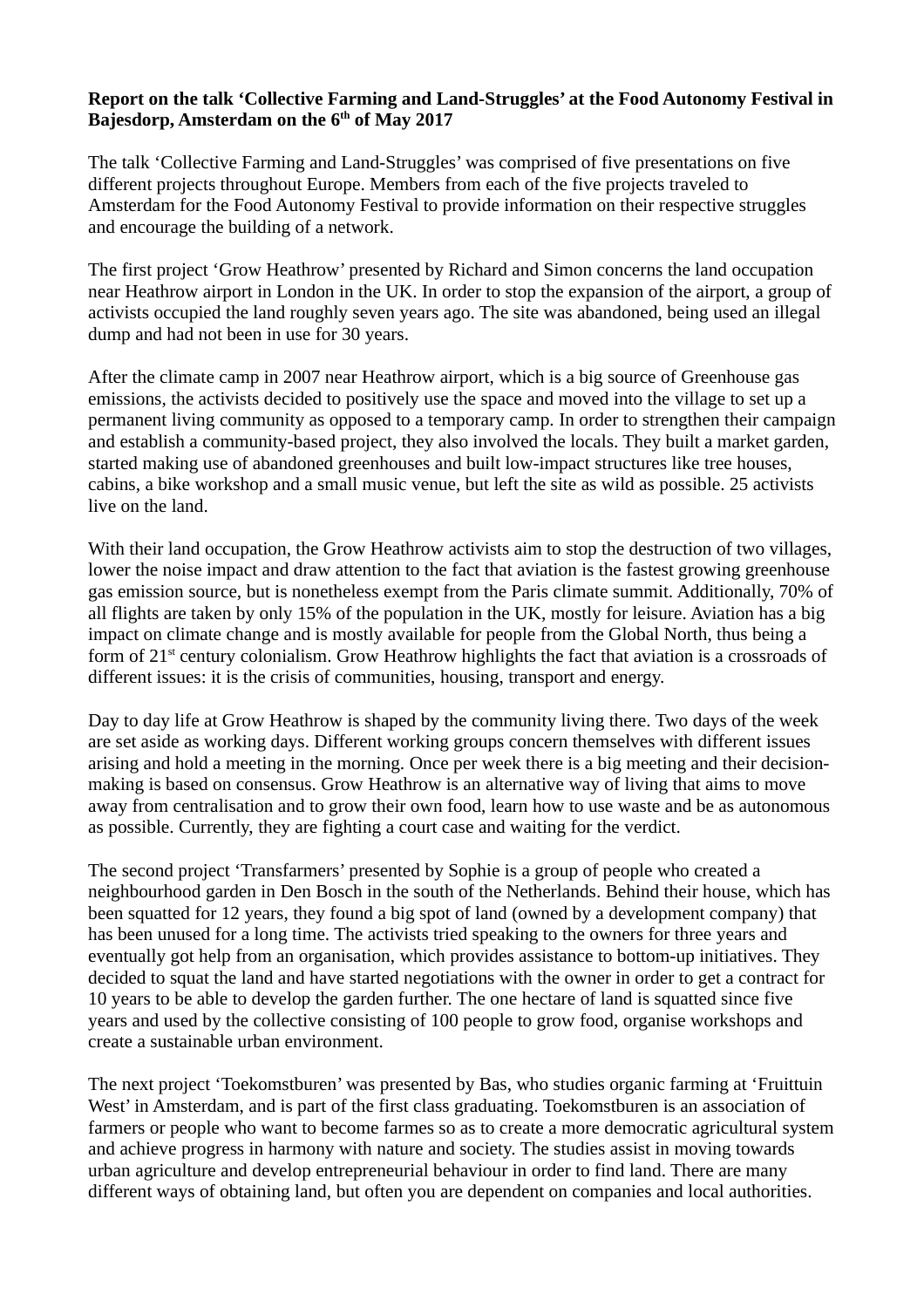Every city publishes zoning plans available to the public, which provide information on plans for land use and development projects. With the help of these zoning plans, Bas found a four hectare piece of land on which the new owners plan to build their house. He wants to cooperate with them to create an urban farming project and recently started negotiations. Thus, struggle for land can be facilitated by cooperating with authorities, owners or companies.

The fourth project 'Radical Allotment Gradens' in Poland was presented by Basha and Oscar. A group of activists occupied a piece of land two years ago, but currently they are having troubles with the legal authorities and do not know how much longer they will be able to continue. ROD was started by two people, who were inspired by Grow Heathrow and ZAD during a meeting concerning land grabbing and the industrial food system. These issues were not part of the radical left movement in Poland before. Since this issue was new, they had to create awareness, wherefore they tried to associate themselves with other urban struggles, such as tenents associations. The aim was to develop DIY strategies in order to be independet, while at the same time creating networks to achieve food sovereignty. Currently, there are 12 social gardens in Warsaw, but they are all managed by NGOs and therefore they considered it important to introduce an alternative approach to gardening. They built constructions from scrap to create and improve living spaces on their land. To counter struggles with the local community they organised info-meetings for the neighbours, but still have to face great repression from the state, which recently led to the arrest of three activits.

The last project 'La Terre de Louves' presented by Max is a collective farm in the southwest of France. The project is only one year old and thus still relatively new. The land was bought with inherited money and in order to share the privilege, they created a farming community based on collective ownership. Currently, five people live on 19 hectares of land, but aim to create an anarchist village with about 20 to 40 people. They got inspired by ZAD and other radical communities and want to create a space for radical experimentation along the lines of anarchist and feminist ideologies and encourage people to build and construct things on the land, such as wind turbines, cabins, tree houses, hobbit houses… The group aims to grow their own food based on permaculture, save seeds, create a food forest and share support with other radical projects. Therefore, they plan anarchist gatherings and workshops, which provide the opportunity to share information and support each other. The activists ascribe great importance to the awareness of power structures and hierarchies when dealing with conflicts within the group in order to create a harmonious and aware living group. In relation to land struggles, the activists aim to provide their surplus to different radical projects.

After the presentation of the five projects, a discussion on the issues of temporality and informal hierarchies started. Temporality is an important issue in farming. Improving soil and growing food are long-term projects, wherefore security is needed. Therefore, according to some, squatting can be too insecure and involving local authorities might be more conducive to the creation of long-term projects. On the other hand, involving authorities also means that you undermine radical ideologies. Despite the instability of land occupations, you still gain experience and contacts, which prepare you for the following land occupation. Depending whether your aim is to change the system or whether it is reformism/Green capitalism, different strategies apply. An objection to reformist strategies is that they can be a problem for other radical projects. Support is essential, therefore communication between different radical groups is very important to create a network of places providing food and solidarity.

Informal hierarchies is another critical issue in collective farming. Since people from an urban context often don't realise how much work it takes to grow food and build houses, informal hierarchies based on experience can arise. At Grow Heathrow, in order to avoid hierarchies, they developed a system of work groups to divide responsibilites and offer the opportunity to develop skills in a specific area. It is important to create transparent strctures through communication in